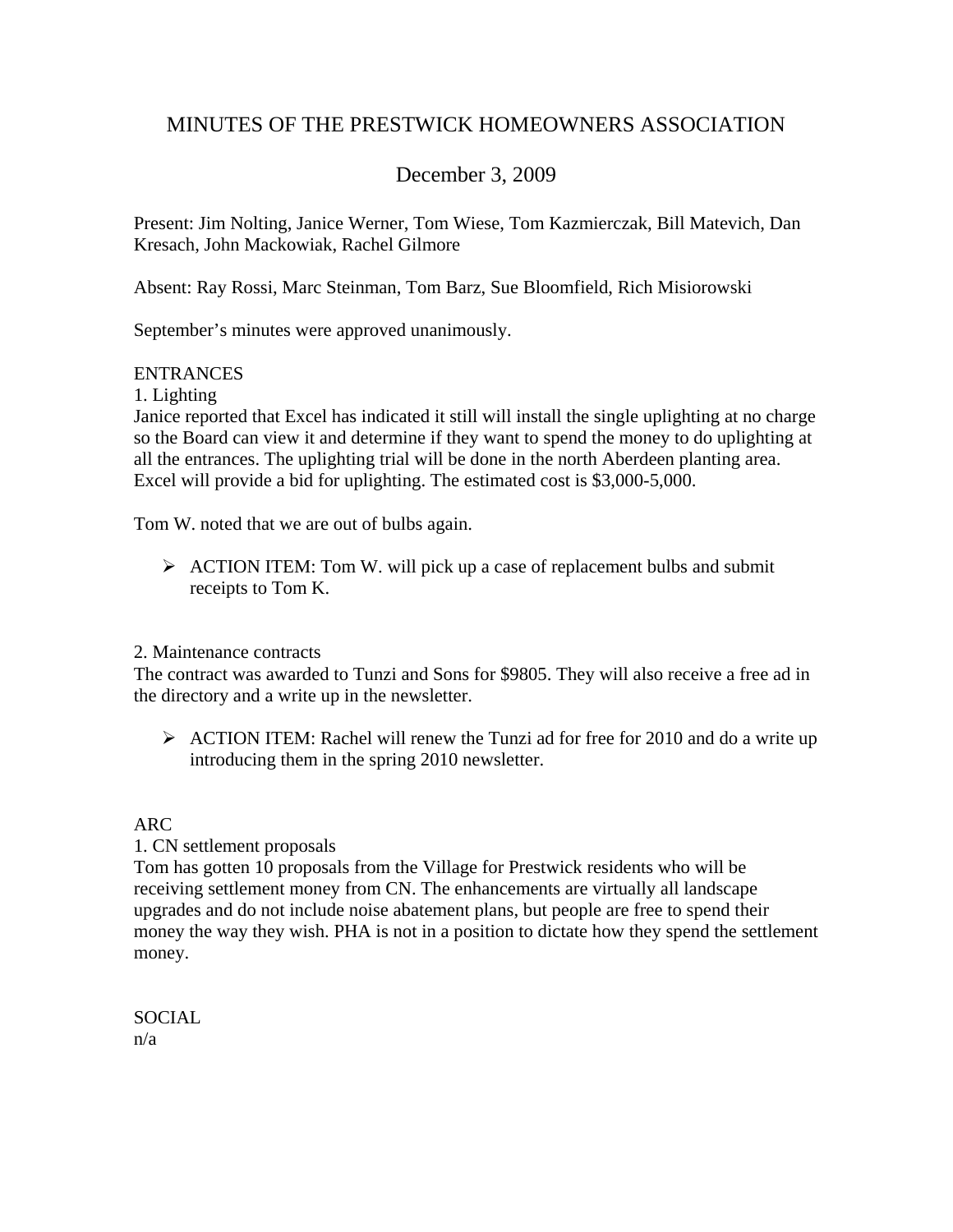#### MEMBERSHIP

1.Membership letter

Rich's letter was approved by the Board. Jim will ask Rich to update a few things and then send the letter to Rachel.

The Board agreed to keep the dues the same for 2010 at \$80/house and \$30/condo.

Discussion was held regarding residents who choose not to join. Various attempts have been made over the years to encourage membership. The Board feels at this point that personal invitations have the most success.

#### 2. New residents

¾ Janice will write a blurb for the next newsletter asking people to notify the PHA Board if they have new neighbors. Board members will then be assigned to make a welcome visit and bring a PHA directory and membership information.

3. Advertising in the directory

Rates will stay the same again: \$100/full page, \$75 for 2/3 page and \$50 for 1/3 page with a 20% discount for PHA members.

- ¾ ACTION ITEM: Rachel will give free full page ads to Standard Bank and Tunzi and Sons, per the Board directive.
- $\triangleright$  Jim will renew the Frankfort Chamber membership and get the mailing labels for the directory advertising.

**SECURITY** No report.

WEB SITE No report.

FINANCIAL

1. New bank for PHA account

Standard Bank is now the new PHA bank and provides an interest bearing checking account. Standard only requires one signature, but PHA will continue to use two. Standard Bank will process the dues mailing.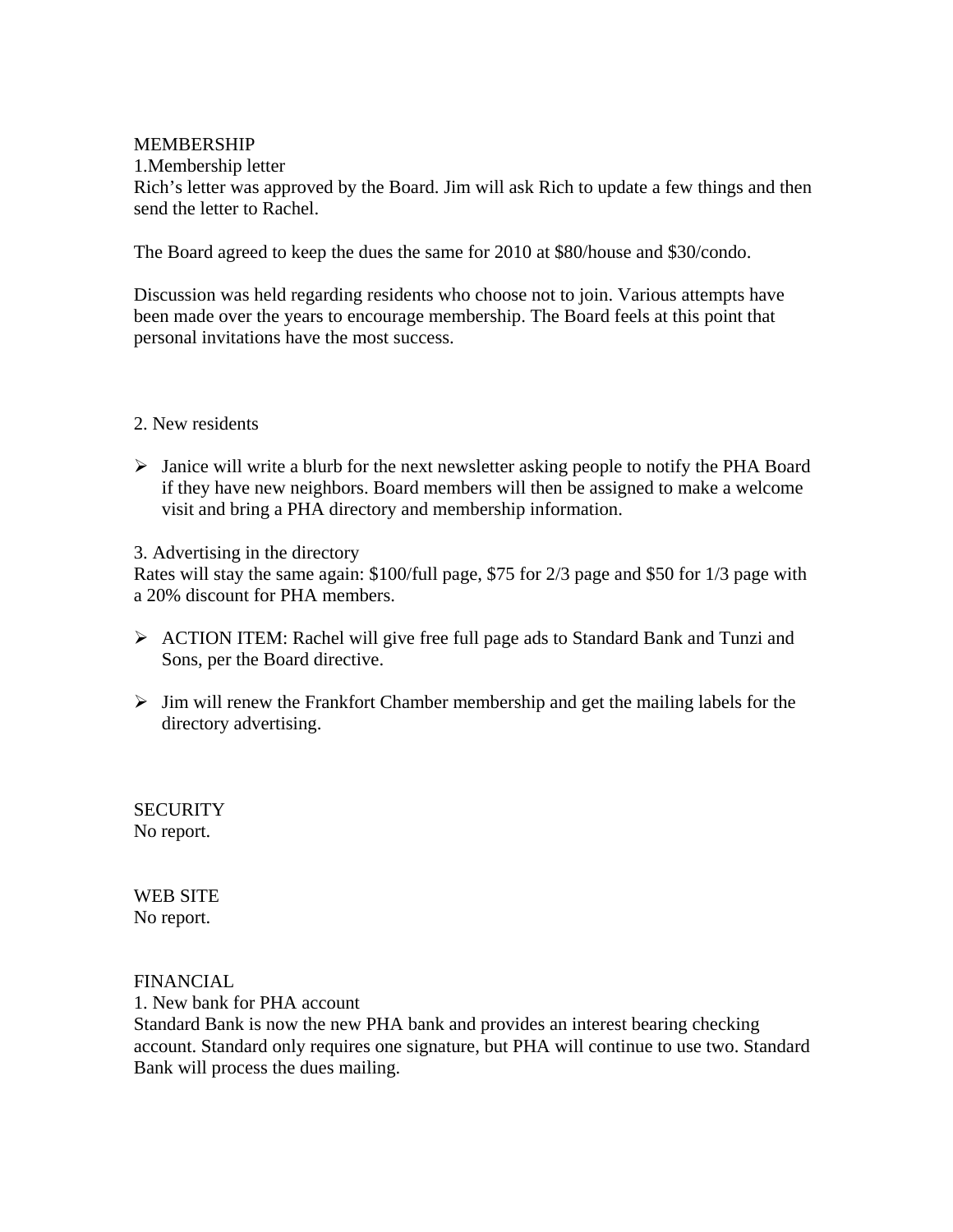Rachel will need to get the dues response forms from the bank after processing. She will coordinate with Jim on this. Liberty will do the second mailing according to the updated database.

¾ ACTION ITEM: Rachel will contact Liberty to ask if they can include a return address envelope in the initial mailing.

### 2. Budget review

The Board reviewed the budget. Things appear to be in line with projections. No major expenses are expected for the remainder of the year. There are no outstanding bills, and there is approximately \$19,000 in the account.

Discussion was held on possible landscaping enhancements for 2010. \$5,000 was added to the New Landscaping line item for uplighting.

Bill motioned and Dan seconded for PHA to provide holiday lighting/decorations in 2010 at each of the entrances that PHA maintains. All were in favor.

- $\triangleright$  ACTION ITEM: Tom W. will add the GFCI to each electrical post after Excel does the uplighting work.
- $\triangleright$  ACTION ITEM: Janice will call Marikay to ask for her suggestions for holiday lighting/decorations at the entrances. The Board likes the idea of white lights in the pines.
- ¾ ACTION ITEM: PHA will make a one-time purchase of lights and other decorations in 2010 and recruit volunteers to install OR will consider hiring a company to provide the materials and do the work, depending on cost.

### NEWSLETTER

The next newsletter will go out in late January. It will include the following:

- a) article on welcoming new neighbors and letting the Board know of move ins (Janice)
- b) Garden Walk info (Sun., July 11, 1-4 p.m., host homes needed) with photo collage from the 2009 walk
- c) Why Join PHA and note that dues letter is coming soon
- d) Directory ad info
- e) Thank You plug for Liberty
- f) Info on new promo for Club, no initiation fee (Jim to get info to Rachel)
- g) Dear Pressy on outdoor lighting and consideration of neighbors
- h) General reminder about property upkeep and calling the Village if neighbors are not in compliance